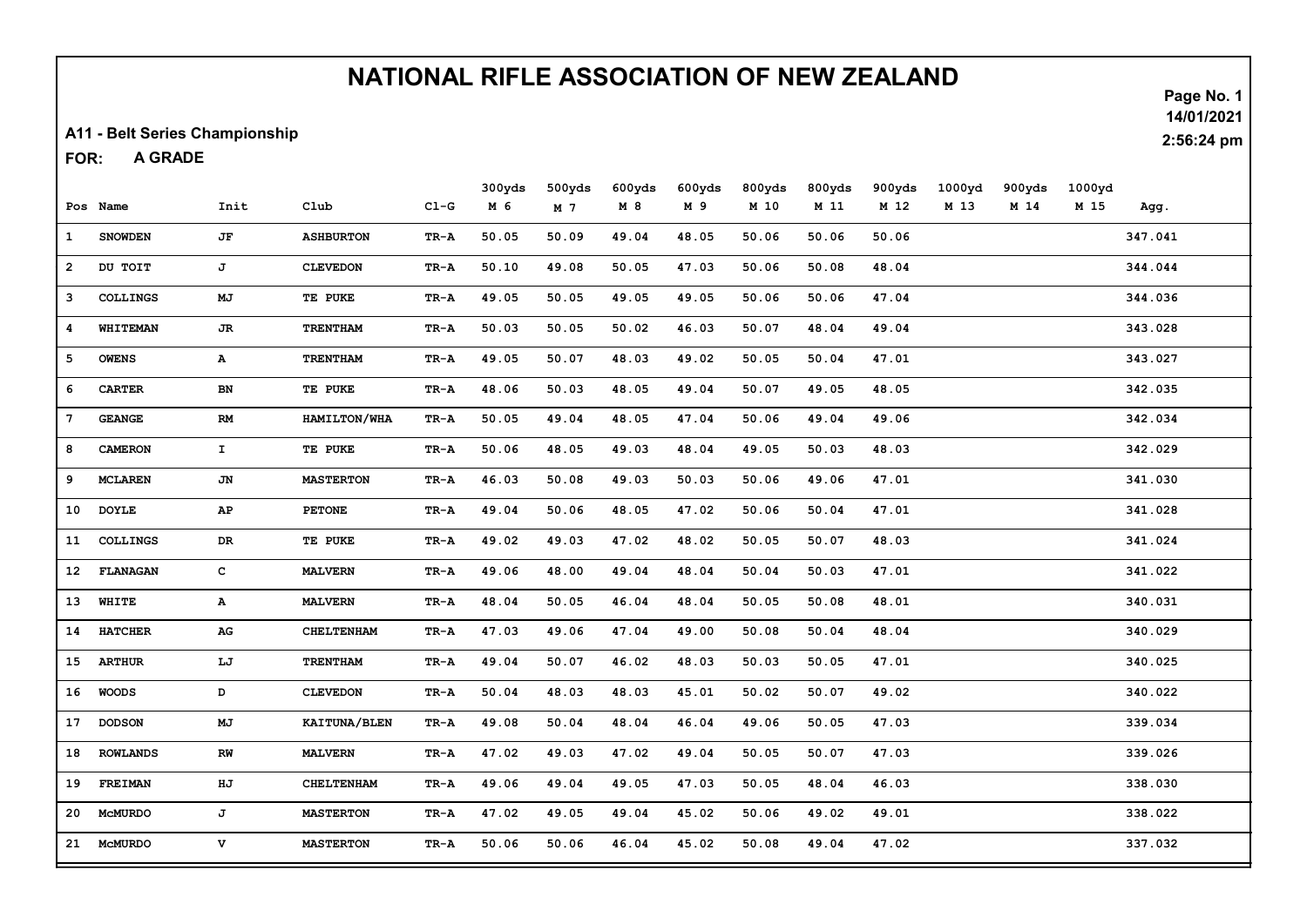A11 - Belt Series Championship

A GRADE FOR:

|                 |                  |              |                   |        | 300yds | 500yds | 600yds | 600yds | 800yds | 800yds | 900yds | 1000yd | 900yds | 1000yd |         |
|-----------------|------------------|--------------|-------------------|--------|--------|--------|--------|--------|--------|--------|--------|--------|--------|--------|---------|
|                 | Pos Name         | Init         | C1ub              | $CL-G$ | M 6    | M 7    | M 8    | M 9    | M 10   | M 11   | M 12   | M 13   | M 14   | M 15   | Agg.    |
| 22              | <b>JOHANSEN</b>  | RM           | <b>GISBORNE</b>   | TR-A   | 50.05  | 50.06  | 46.01  | 47.04  | 50.06  | 49.07  | 45.00  |        |        |        | 337.029 |
| 23              | MILLARD          | BE           | <b>CLEVEDON</b>   | TR-A   | 50.05  | 49.04  | 47.04  | 46.02  | 49.03  | 48.04  | 48.05  |        |        |        | 337.027 |
| 24              | <b>HORWOOD</b>   | в            | <b>ASHBURTON</b>  | TR-A   | 50.05  | 49.02  | 48.02  | 45.02  | 50.07  | 50.07  | 45.01  |        |        |        | 337.026 |
| 25              | WIN              | KD           | <b>TRENTHAM</b>   | TR-A   | 48.02  | 47.06  | 48.02  | 49.04  | 48.05  | 48.02  | 49.03  |        |        |        | 337.024 |
| 26              | PHILLIPPS        | <b>JMF</b>   | <b>CHELTENHAM</b> | TR-A   | 46.00  | 50.04  | 48.03  | 49.05  | 50.05  | 47.03  | 47.04  |        |        |        | 337.024 |
| 27              | <b>KERSHAW</b>   | CJ           | <b>MALVERN</b>    | TR-A   | 50.04  | 50.02  | 47.02  | 45.02  | 50.06  | 49.05  | 46.01  |        |        |        | 337.022 |
| 28              | <b>MEHRTENS</b>  | <b>BD</b>    | <b>MALVERN</b>    | TR-A   | 46.02  | 49.03  | 47.02  | 46.01  | 49.03  | 50.07  | 49.04  |        |        |        | 336.022 |
| 29              | <b>ALEXANDER</b> | D            | <b>MALVERN</b>    | TR-A   | 50.03  | 49.06  | 49.04  | 49.04  | 49.04  | 49.05  | 40.03  |        |        |        | 335.029 |
| 30              | <b>MASON</b>     | $\mathbf{R}$ | <b>TRENTHAM</b>   | TR-A   | 47.05  | 49.04  | 47.02  | 45.01  | 50.04  | 50.02  | 46.01  |        |        |        | 334.019 |
| 31              | WHITEMAN         | OB           | <b>MASTERTON</b>  | TR-A   | 47.02  | 50.06  | 47.00  | 47.05  | 47.03  | 47.02  | 48.03  |        |        |        | 333.021 |
| 32 <sup>°</sup> | <b>RUITERMAN</b> | AH           | TE PUKE           | TR-A   | 48.01  | 46.03  | 47.01  | 47.03  | 50.06  | 48.07  | 45.01  |        |        |        | 331.022 |
| 33              | <b>GORDON</b>    | RM           | <b>HAWKES BAY</b> | TR-A   | 46.03  | 50.03  | 43.01  | 41.00  | 49.02  | 49.04  | 44.03  |        |        |        | 322.016 |

Page No. 2

14/01/2021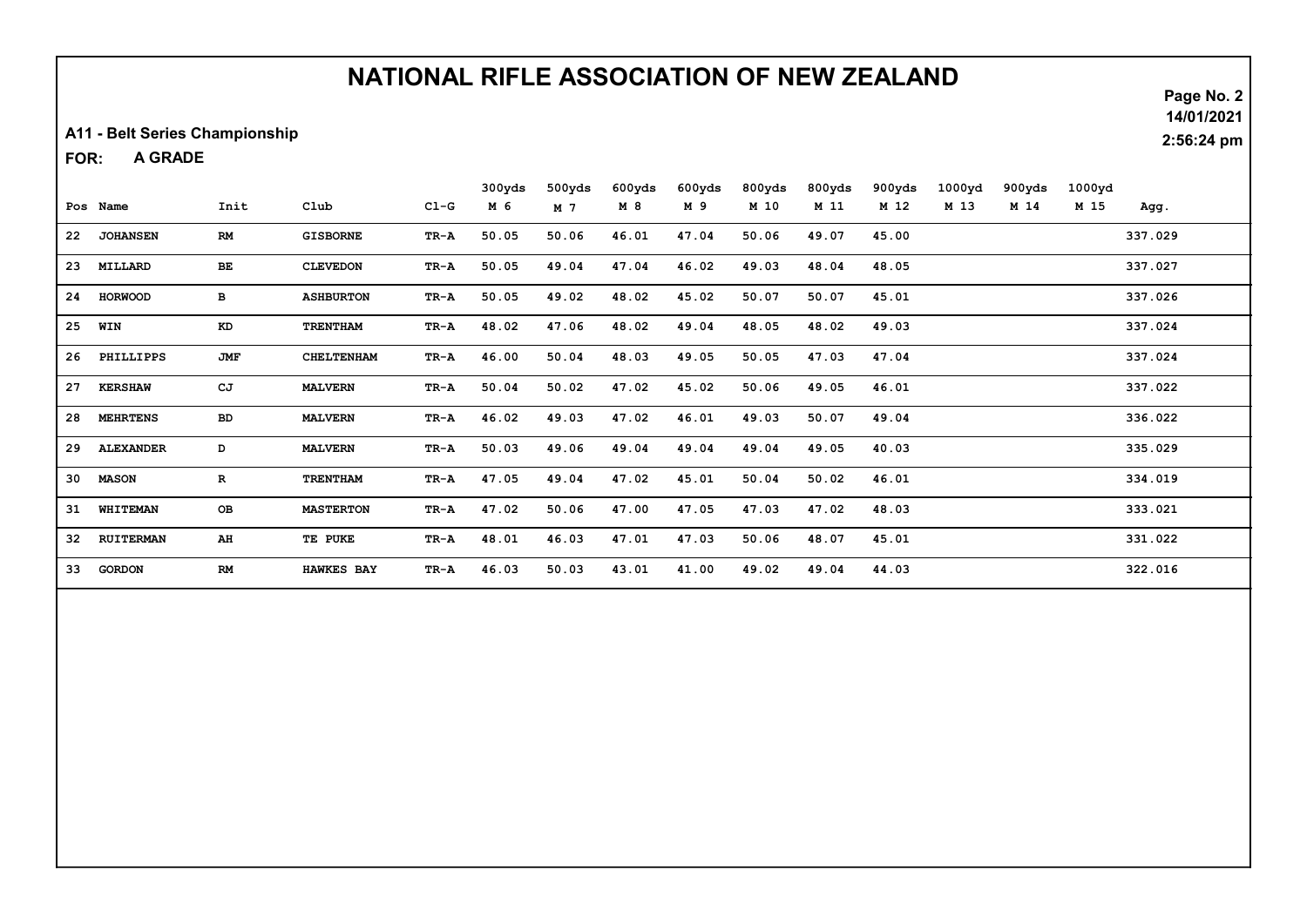A11 - Belt Series Championship

B GRADE FOR:

|              |                  |              |                   |                 | 300yds | 500yds         | 600yds | 600yds | 800yds | 800yds | 900yds | 1000yd | 900yds | 1000yd |         |
|--------------|------------------|--------------|-------------------|-----------------|--------|----------------|--------|--------|--------|--------|--------|--------|--------|--------|---------|
|              | Pos Name         | Init         | Club              | $C1-G$          | M 6    | M <sub>7</sub> | M 8    | M 9    | M 10   | M 11   | M 12   | M 13   | M 14   | M 15   | Agg.    |
| $\mathbf{1}$ | <b>MARTIN</b>    | BJ           | <b>TRENTHAM</b>   | $\texttt{TR-B}$ | 49.06  | 50.02          | 47.03  | 48.05  | 50.06  | 50.04  | 50.05  |        |        |        | 344.031 |
| $\mathbf{2}$ | <b>CHEESEMAN</b> | J            | <b>CLEVEDON</b>   | $TR-B$          | 48.03  | 50.08          | 45.03  | 48.03  | 50.04  | 49.04  | 49.06  |        |        |        | 339.031 |
| 3            | LANE             | $\mathbf M$  | <b>OTOROHANGA</b> | $TR-B$          | 46.02  | 50.05          | 50.05  | 48.02  | 49.04  | 48.04  | 47.01  |        |        |        | 338.023 |
| 4            | DIKMENLI         | s            | <b>TRENTHAM</b>   | $TR-B$          | 50.06  | 48.02          | 48.03  | 49.02  | 50.05  | 47.01  | 45.02  |        |        |        | 337.021 |
| 5            | <b>FINCHAM</b>   | $\mathbf D$  | <b>HAWKES BAY</b> | $TR-B$          | 48.02  | 48.01          | 48.03  | 47.01  | 50.07  | 47.06  | 48.03  |        |        |        | 336.023 |
| 6            | <b>WHYTE</b>     | $\mathbf{C}$ | KAITUNA/BLEN      | $TR-B$          | 46.01  | 48.06          | 45.00  | 47.04  | 50.04  | 50.05  | 48.03  |        |        |        | 334.023 |
| 7            | <b>SNOWDEN</b>   | M            | <b>ASHBURTON</b>  | $TR-B$          | 49.04  | 49.07          | 45.02  | 46.02  | 49.03  | 48.01  | 48.01  |        |        |        | 334.020 |
| 8            | TIDSWELL         | PA           | <b>CHELTENHAM</b> | $TR-B$          | 48.03  | 49.06          | 45.00  | 48.04  | 49.03  | 46.03  | 47.03  |        |        |        | 332.022 |
| 9            | LEITE            | $\mathbf{R}$ | <b>CLEVEDON</b>   | $TR-B$          | 46.02  | 47.05          | 48.00  | 46.02  | 48.03  | 50.05  | 47.02  |        |        |        | 332.019 |
| 10           | RIDDLE           | $\mathtt{s}$ | <b>CLEVEDON</b>   | $TR-B$          | 48.04  | 50.07          | 42.00  | 48.03  | 50.04  | 45.03  | 48.02  |        |        |        | 331.023 |
| 11           | HOUGHTON         | LS           | <b>CLEVEDON</b>   | $\texttt{TR-B}$ | 45.03  | 46.04          | 47.05  | 48.04  | 48.04  | 49.04  | 43.02  |        |        |        | 326.026 |
| 12           | <b>MARSHALL</b>  | ${\bf LD}$   | <b>HAWKES BAY</b> | $\texttt{TR-B}$ | 47.02  | 47.04          | 47.02  | 42.02  | 47.04  | 50.07  | 44.03  |        |        |        | 324.024 |
| 13           | <b>BALL</b>      | JW           | TE PUKE           | $TR-B$          | 47.02  | 43.03          | 49.01  | 48.01  | 46.02  | 44.03  | 46.05  |        |        |        | 323.017 |
|              | 14 MCKEE         | K            | KARORI            | $\texttt{TR-B}$ | 49.05  | 47.02          | 45.02  | 47.02  | 44.01  | 49.03  | 41.00  |        |        |        | 322.015 |
|              | 15 DICK          | DK           | KAITUNA/BLEN      | $TR-B$          | 48.06  | 50.03          | 42.02  | 36.01  | 48.05  | 49.04  | 46.02  |        |        |        | 319.023 |
|              | 16 RIDDLE        | G            | <b>CLEVEDON</b>   | $TR-B$          | 49.05  | 50.06          | 40.01  | 41.02  | 50.05  | 44.01  | 44.02  |        |        |        | 318.022 |
| 17           | <b>GILCHRIST</b> | $\mathbf R$  | <b>OAMARU</b>     | $\texttt{TR-B}$ | 45.02  | 47.02          | 43.00  | 44.02  | 46.04  | 47.01  | 45.01  |        |        |        | 317.012 |
| 18           | <b>DENT</b>      | AL           | <b>PETONE</b>     | $TR-B$          | 46.04  | 48.02          | 45.04  | 47.03  | 44.02  | 37.00  | 40.00  |        |        |        | 307.015 |
|              | 19 BUCKLEY       | ME           | TE PUKE           | $TR-B$          | 26.01  | 43.00          | 38.00  | 39.00  |        |        |        |        |        |        | 146.001 |
|              |                  |              |                   |                 |        |                |        |        |        |        |        |        |        |        |         |

Page No. 3

14/01/2021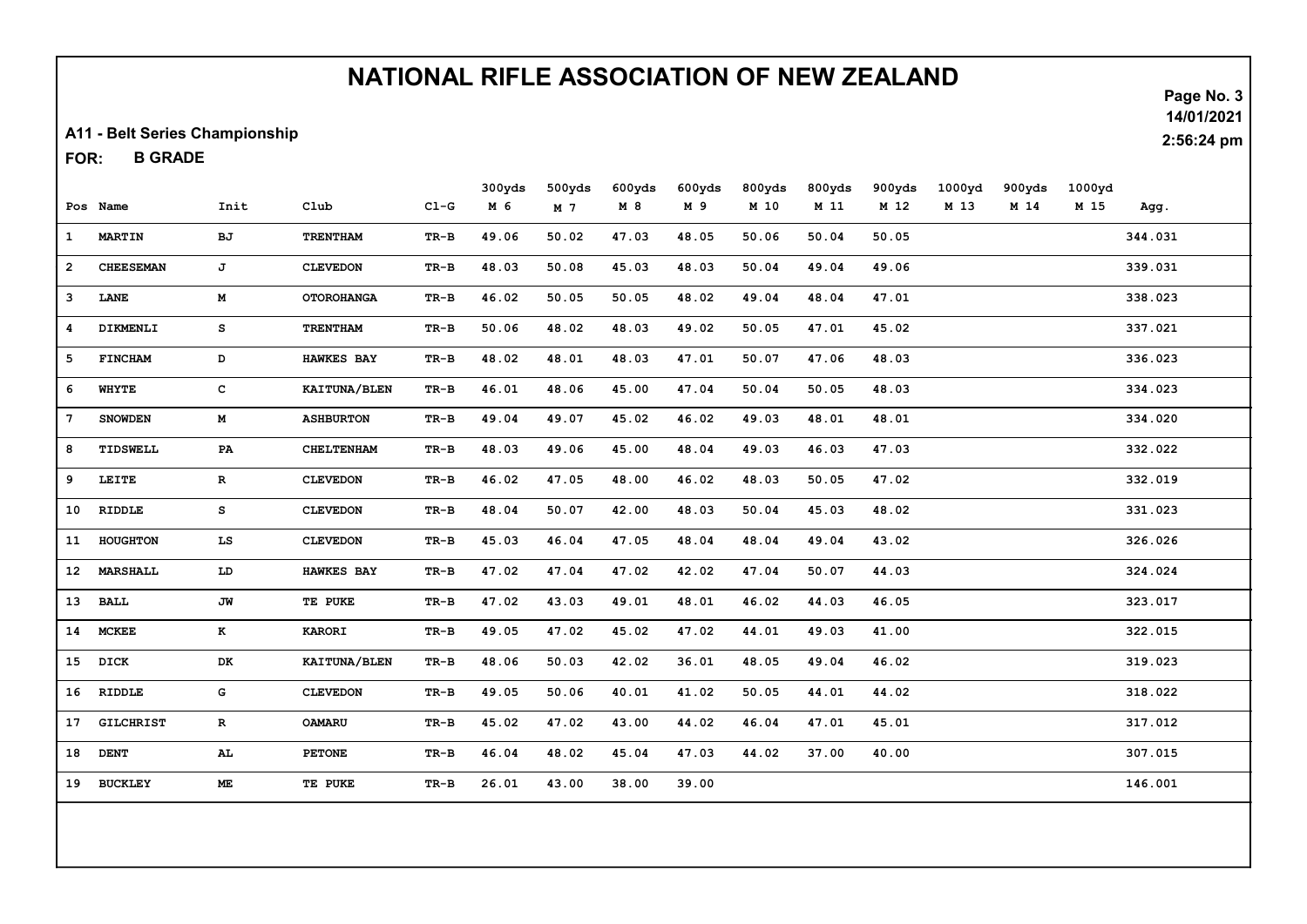A11 - Belt Series Championship

C GRADE FOR:

|                |                |      |                   |        | 300yds | 500yds | 600yds | 600yds | 800yds | 800yds | 900yds | 1000yd | 900yds | 1000yd |         |
|----------------|----------------|------|-------------------|--------|--------|--------|--------|--------|--------|--------|--------|--------|--------|--------|---------|
|                | Pos Name       | Init | Club              | $C1-G$ | M 6    | M 7    | M 8    | M 9    | M 10   | M 11   | M 12   | M 13   | M 14   | M 15   | Agg.    |
| $\mathbf{1}$   | <b>CAMERON</b> | s    | TE PUKE           | TR-C   | 50.08  | 46.03  | 44.00  | 44.01  | 48.04  | 49.02  | 48.01  |        |        |        | 329.019 |
| $\overline{2}$ | <b>KERSHAW</b> | SL.  | <b>MALVERN</b>    | TR-C   | 46.05  | 47.05  | 46.04  | 46.02  | 47.03  | 49.03  | 45.03  |        |        |        | 326.025 |
| 3              | <b>SCOBIE</b>  | J    | <b>OTOROHANGA</b> | TR-C   | 45.02  | 47.03  | 46.02  | 45.02  | 49.03  | 49.06  | 43.01  |        |        |        | 324.019 |
| 4              | <b>GORE</b>    | т    | <b>TRENTHAM</b>   | TR-C   | 49.02  | 46.03  | 40.01  | 43.03  | 48.02  | 47.02  | 48.04  |        |        |        | 321.017 |
| 5              | <b>DRAKE</b>   | AE   | TARANAKI          | TR-C   | 49.06  | 50.03  | 45.02  | 42.01  | 44.01  | 45.03  | 44.04  |        |        |        | 319.020 |
| 6              | WAKELING       | J    | <b>CLEVEDON</b>   | TR-C   | 46.02  | 47.02  | 40.00  | 44.00  | 47.01  | 49.02  | 43.03  |        |        |        | 316.010 |
| 7              | <b>FLEMING</b> | JA   | <b>ASHBURTON</b>  | TR-C   | 41.02  | 44.02  | 41.01  | 38.00  | 47.01  | 47.03  | 47.01  |        |        |        | 305.010 |
| 8              | <b>BROWN</b>   | SW   | <b>PETONE</b>     | $TR-C$ | 46.02  | 48.02  | 37.01  | 42.01  | 44.02  | 49.03  | 38.00  |        |        |        | 304.011 |
| 9              | <b>PETZEN</b>  | D    | TRENTHAM          | TR-C   | 39.00  | 50.05  | 43.02  | 40.01  | 43.01  | 42.02  | 45.01  |        |        |        | 302.012 |

Page No. 4

14/01/2021